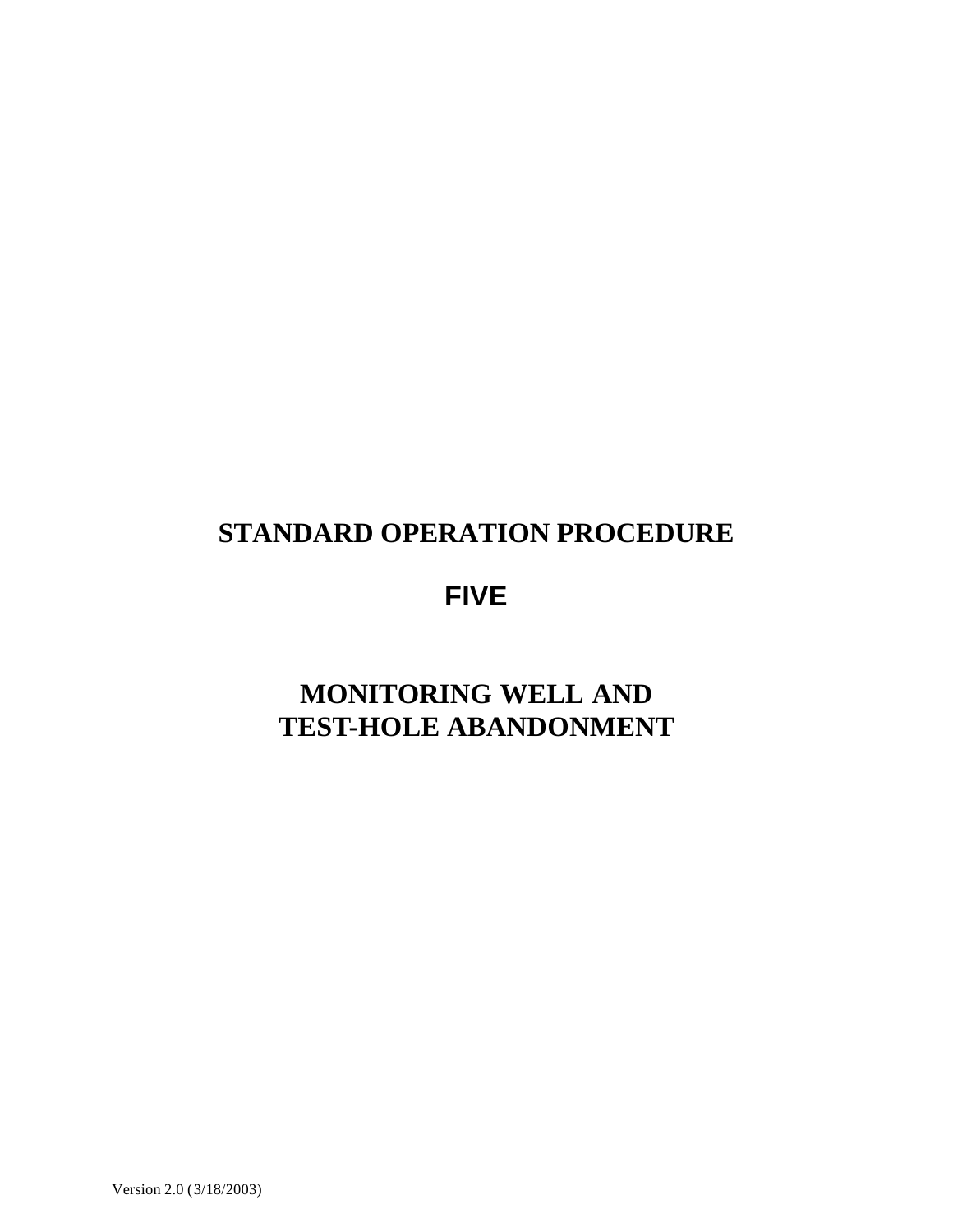### **TABLE OF CONTENTS**

|  |                                                                                  | Page |
|--|----------------------------------------------------------------------------------|------|
|  | 1.1 Plugging of Monitoring Wells or Test Holes in Confined or Multiple Aquifers1 |      |
|  |                                                                                  |      |
|  |                                                                                  |      |
|  |                                                                                  |      |